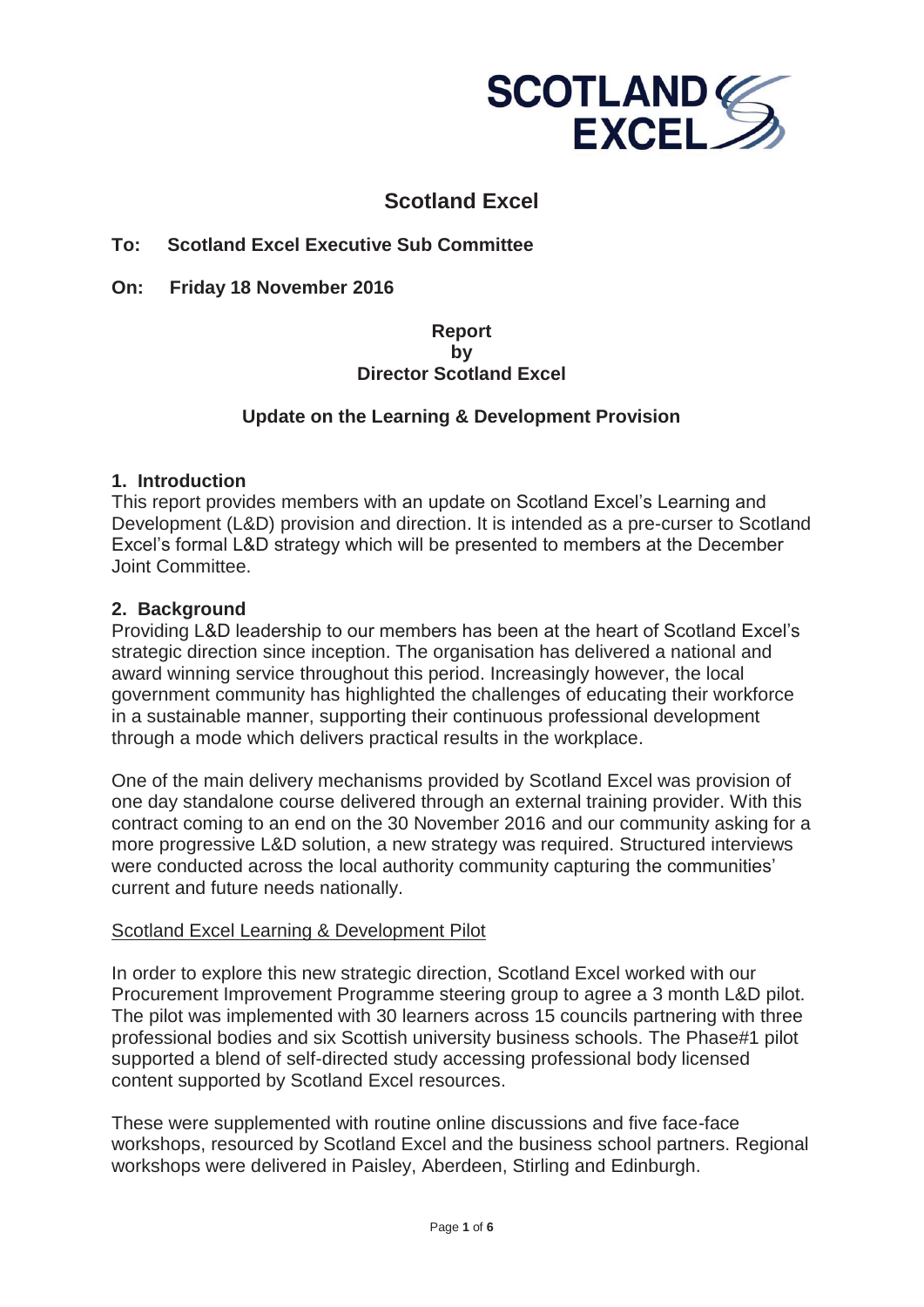The Phase#1 pilot participants, partners and structure are illustrated in image 1.



Image 1: Phase#1 Pilot Structure and Partners

### Pilot outcomes

The outcomes of the Phase#1 pilot and the Phase#2 recommendations will be shared with the PIP Steering Group and the L&D Focus Group, prior to being distributed across the community and then presented to members.

Further work will be undertaken on potential commercial models that support expansion of the delivery model across the professional body disciplines; and with regional business school partners. This approach minimises any impact of council member's travel expenses and time out of the office.

**Appendix 1** provides more data on the initial results of the pilot programme.

# **3. National L&D Strategy**

Scotland Excel Co-Chairs the Professional Practice and Development Strategic Forum (PPDSF) as a component of the Scottish Government Commercial and Procurement Directorate.

It is through this group that Scotland Excel will both ensure the benefits of wider collaboration and learning are achieved and that our member requirements are best served. One of the key areas is ensuring that our programmes are fully aligned to the government's procurement competency framework.

This competency framework illustrates the multi-disciplinary skills required for an individual to effectively fulfil their job description and provide a pathway to progress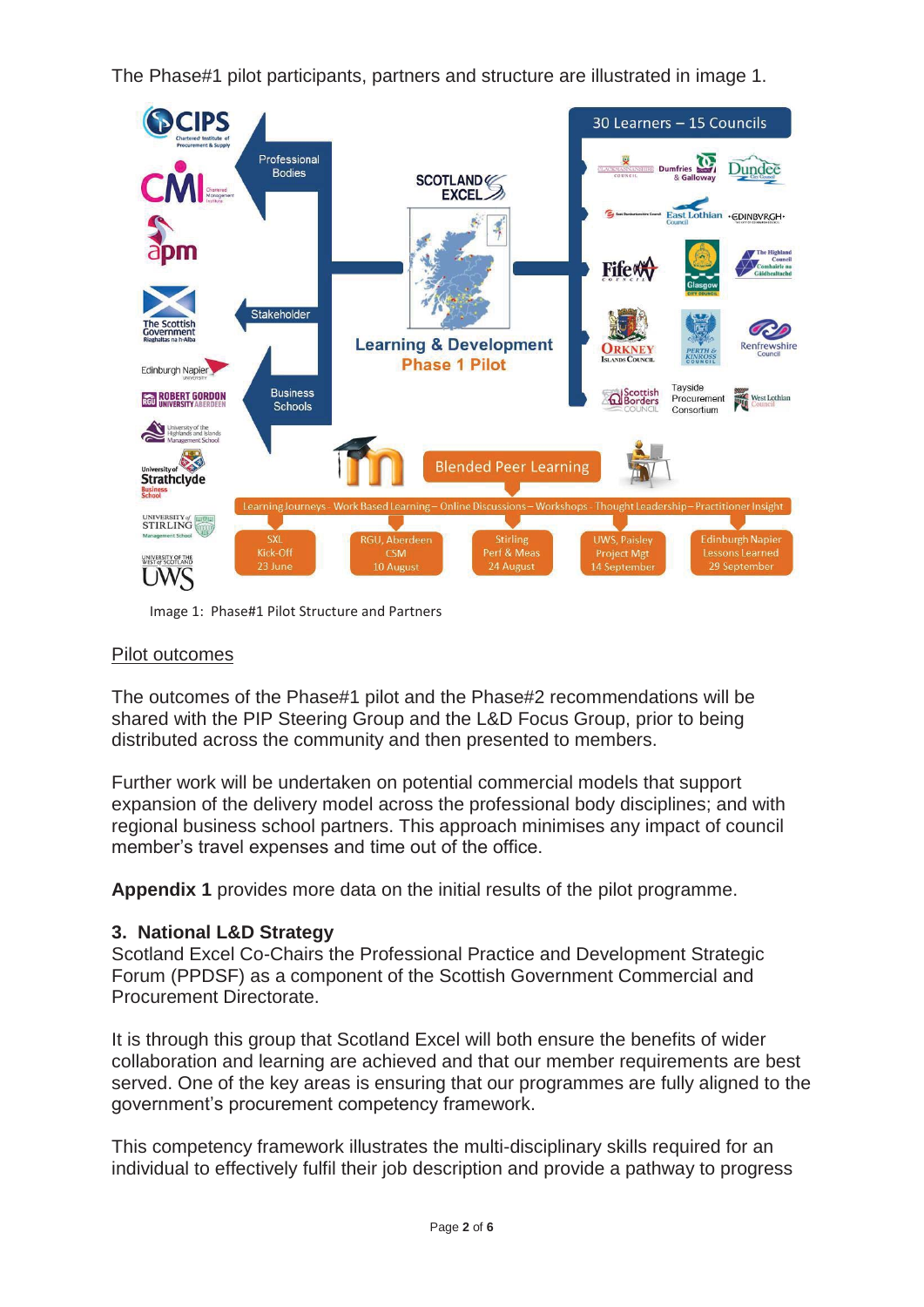through the levels of Awareness; Practitioner; Leader and Expert throughout their public procurement career, from new hire to expert.

### **4. Developing our future workforce.**

In addition to leading our sector in learning and development, Scotland Excel has developed our future workforce through a number of mechanisms:

#### Modern Apprentices

Scotland Excel has hired and developed 4 Modern Apprentices to date, with 3 completing their apprenticeship and now in full time employment; 1 is currently progressing through their apprenticeship.

#### **Graduates**

Scotland Excel has hired and developed 7 graduates, with 5 actively employed within Scotland Excel – 1 category manager; 2 senior procurement specialists and 2 progressing through their 3<sup>rd</sup> year Post Graduate studies whilst employed as graduate trainees.

#### Interns

Scotland Excel has hired and developed 7 interns employed on 6-11 month contracts. This approach develops inexperienced graduates, boosting their employability, whilst increasing Scotland Excel's resources over a short-term finite period. Several of these interns have moved on to full time roles both internally and externally. Scotland Excel currently has 2 interns working within the organisation.

This success is echoed across many of our member organisations with many examples of good practice in developing procurement people of tomorrow. Examples of working with schools, colleges, universities and other groups are found throughout the community.

# **5. The Scotland Excel Academy**

Responding to the community's feedback on a more sustainable approach to L&D, Scotland Excel has developed an online training platform based on a standard used in higher and further education.

The Academy learning platform supports additional functionality including online discussions; forums and blogs. This is illustrated in image 2.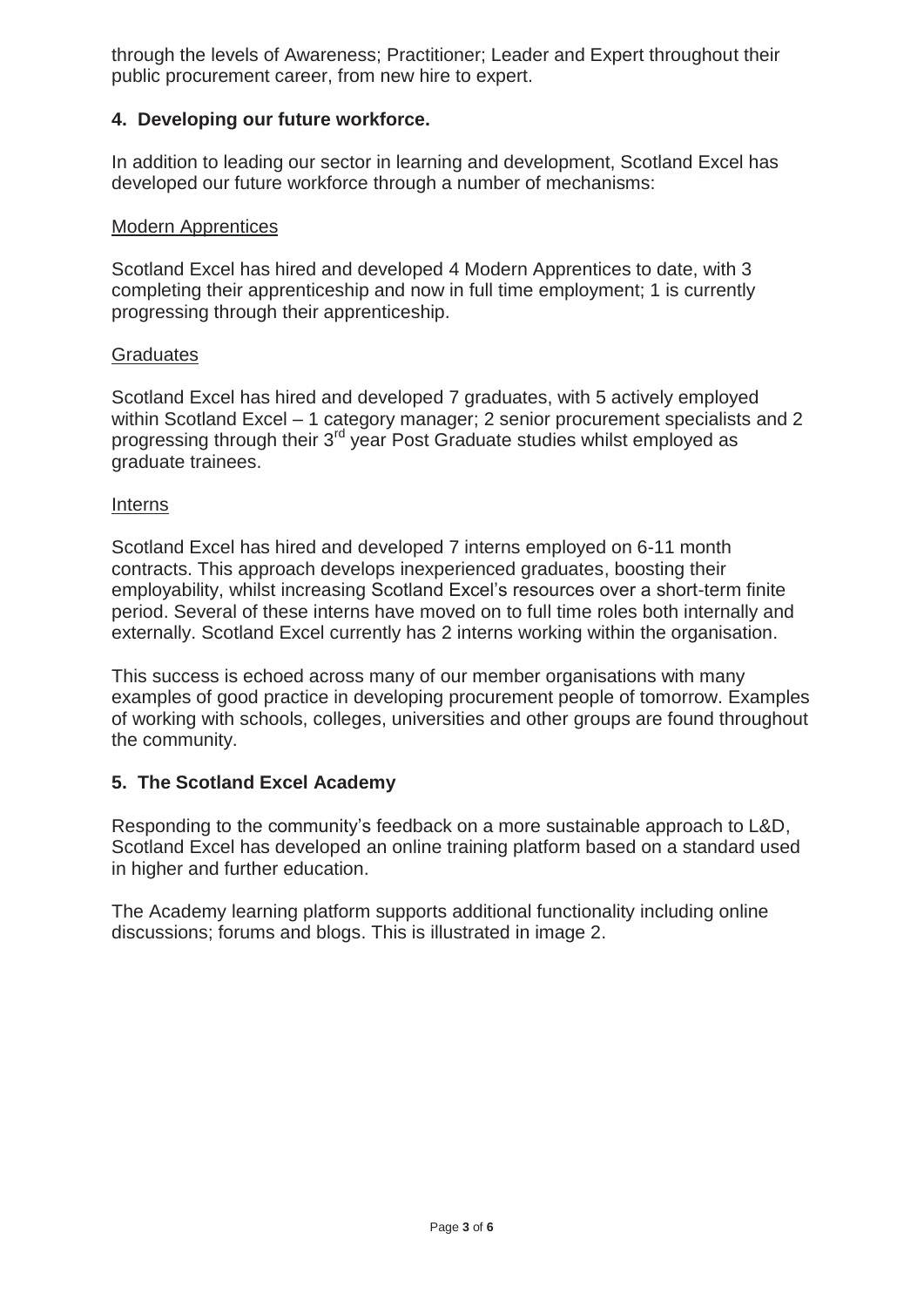



# Accredited Programmes

Responding to the community's input and initial pilot feedback, Scotland Excel is exploring the delivery of its own programmes, accredited with the three established professional body partners – namely the Chartered Institute of Procurement and Supply (CIPS); the Chartered Management Institute (CMI) and the Association of Project Management (APM)

#### . CIPS Accredited Programmes

Scotland Excel has started to explore a commercial and delivery model with CIPS to deliver procurement knowledge supporting positive outcomes through blended learning and work based practice.

Much of the community already engages with CIPS through self-study, although this is reported as being tediously time consuming and expensive.

Other modes of study are available from CIPS although they are cost prohibitive.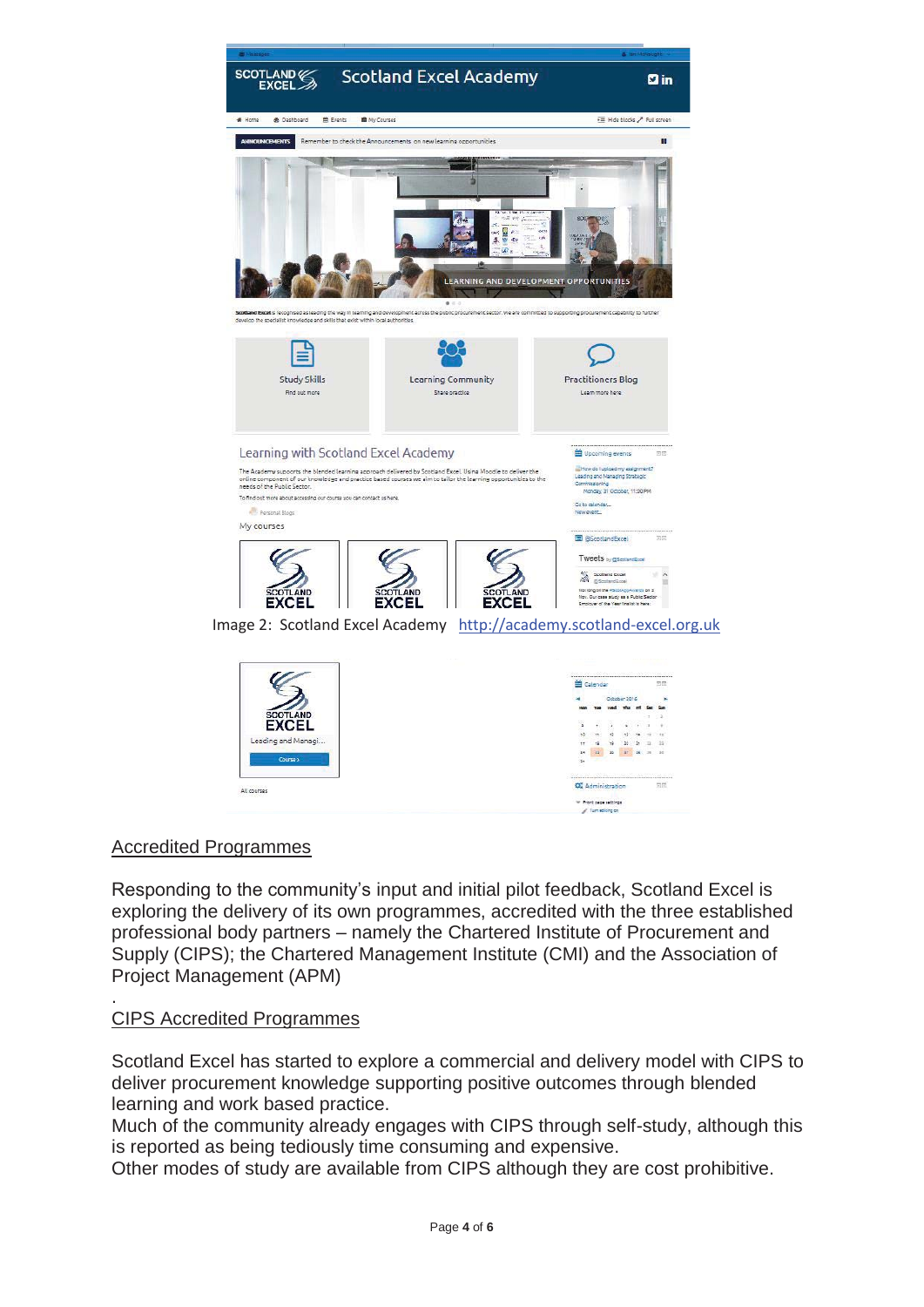Scotland Excel will engage with CIPS to determine if synergy can be established between the organisations leading to a commercially viable model of accredited blended learning.

#### CMI Accredited Programmes

Scotland Excel is progressing through the process striving to become a CMI Approved Centre. As a CMI Approved Centre, Scotland Excel will deliver leadership & management knowledge supporting positive outcomes through blended learning and work based practice.

Learners who successfully pass the work based project assessments will earn a Professional Certificate or Diploma in Leadership & Management; at level SCQF8.

#### APM Accredited Programmes

Scotland Excel will explore expanding the licensed content agreement with APM striving to deliver project management knowledge supporting positive outcomes through blended learning and work based practice. These discussions have not yet commenced.

#### **10. Recommendations**

Members are asked to note the content of this report and provide any input to the formal L&D strategy prior to the December Joint Committee.